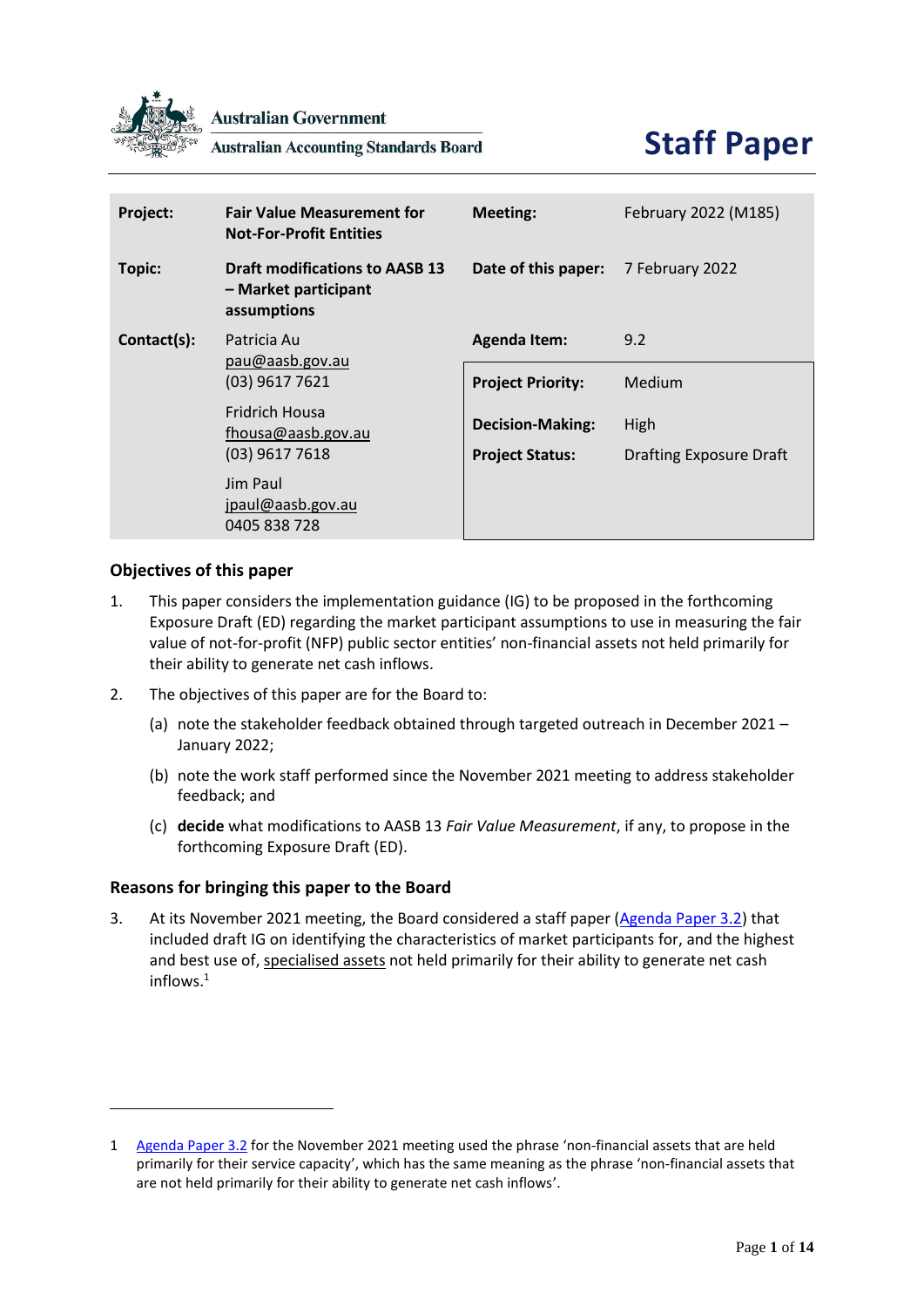- <span id="page-1-0"></span>4. Staff prepared that draft guidance because, in stakeholder discussions and the responses received on ITC 45,<sup>2</sup> staff noted that the measurement issues stakeholders are commenting upon are related mainly to fair value measurement of specialised assets and not limited to restricted assets. Specifically, stakeholders requested guidance on:
	- (a) identifying the highest and best use of specialised assets of the type described in paragraph [3;](#page-0-0)
	- (b) the perspectives of market participants about various specialised assets, because stakeholders considered that many public sector entity assets are not sold in an active market; and
	- (c) the implications of those perspectives for identifying the interest rates to apply in estimating the current replacement cost (CRC) of such specialised assets if borrowing costs are included in an asset's CRC.
- 5. However, stakeholder feedback received from targeted outreach in December 2021–January 2022 indicated that many stakeholders disagree that fair value guidance should be based on whether an asset is considered specialised (as noted in paragraphs [A4](#page-8-0)–[A6](#page-8-1) i[n Appendix A\)](#page-8-2).
- 6. Therefore, to assist Board members' deliberations on any modifications to AASB 13 to address the stakeholder requests noted in paragraph [4,](#page-1-0) this paper discusses an approach to provide guidance regarding market participant assumptions that is not based on whether an asset is specialised. Instead, staff recommend proposing guidance to clarify the application of the concept of "maximising the use of relevant observable inputs and minimising the use of unobservable inputs" in AASB 13 paragraph 61. In particular, staff recommend proposing implementation guidance on when:
	- (a) the market selling price of an identical asset is not directly observable; and
	- (b) only some relevant information about assumptions of market participants, other than the holder of the asset, is reasonably available.

This is discussed in Section 2 of this paper.

- 7. At the February 2022 meeting, staff ask the Board to decide what modifications to AASB 13, if any, to propose in the forthcoming ED regarding the market participant assumptions used to measure the fair value of an NFP public sector entity's non-financial asset not held primarily for its ability to generate net cash inflows.
- 8. Agenda Paper 9.3 is a working draft ED, which includes draft implementation guidance and draft basis for conclusions paragraphs based on the approach the staff recommends, as discussed in **Section 2** of this paper.

## **Structure of this paper**

- 9. This paper is set out in three sections:
	- [Section 1:](#page-2-0) Targeted outreach in December 2021–January 2022
	- Section 2: Approach recommended by staff regarding market participant assumptions
	- [Section 3:](#page-6-0) Implications for borrowing costs
	- [Appendix A:](#page-8-2) Summary of feedback from targeted outreach

<sup>2</sup> [ITC 45](https://www.aasb.gov.au/admin/file/content105/c9/ITC45_IPSASB_05_21.pdf) *Request for Comment on IPSASB Exposure Drafts ED 76* Conceptual Framework Update: Chapter 7, *Measurement of Assets and Liabilities in Financial Statements and ED 77* Measurement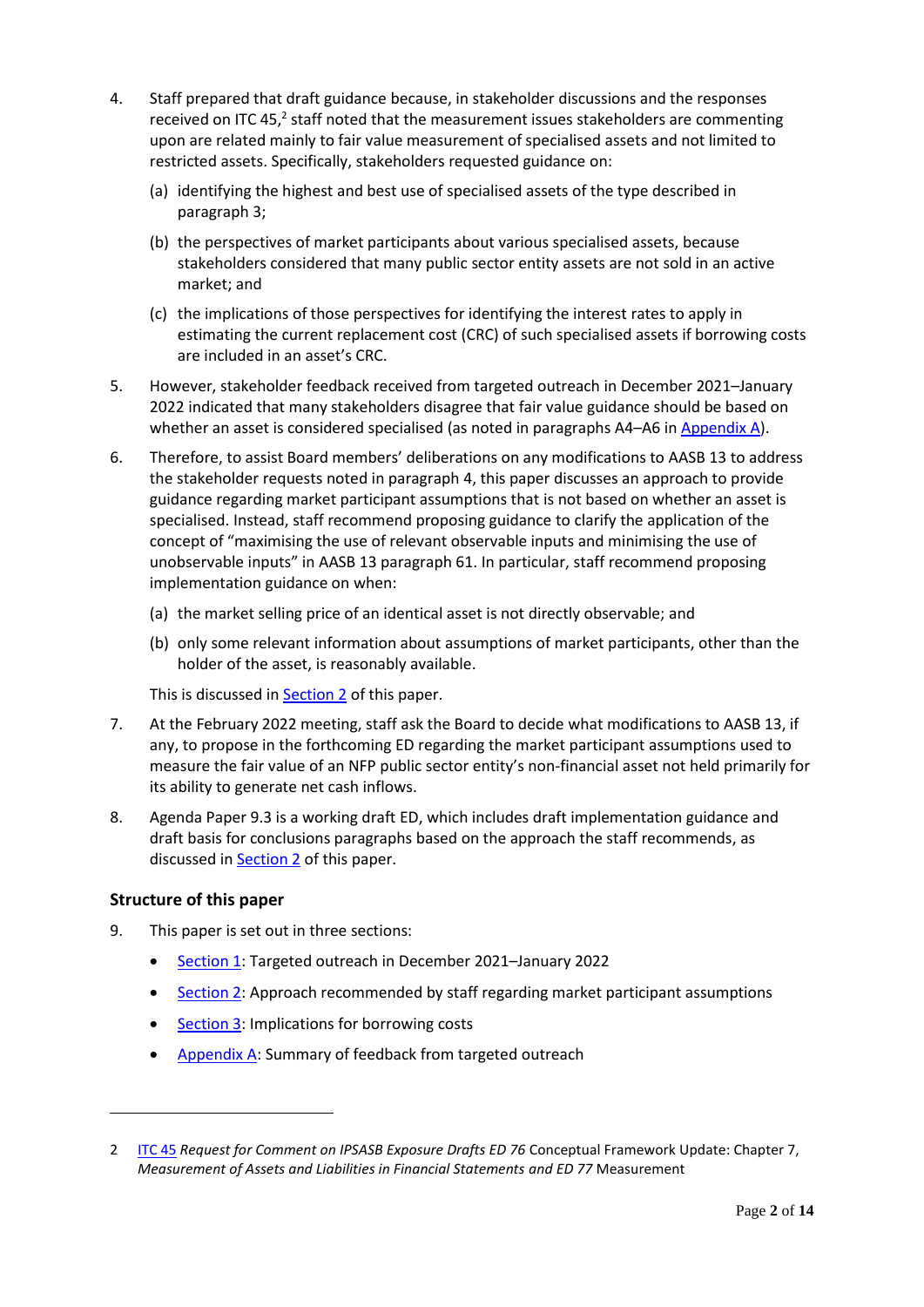• [Appendix](#page-11-0) B: Extract from the 16 December 2021 staff paper used for targeted outreach (for the Board's information)

## <span id="page-2-0"></span>**Section 1: Targeted outreach in December 2021–January 2022**

- <span id="page-2-3"></span>10. Staff undertook the following outreach in December 2021–January 2022 regarding the draft modifications to AASB 13 contained i[n Agenda Paper 3.2](https://www.aasb.gov.au/media/nqnck1vl/3-2_sp_fvm_draftmodifications_pp.pdf) for the November 2021 meeting:
	- (a) **Outreach step 1:** held a meeting with the Fair Value Project Advisory Panel (the Panel) on 1 December 2021, at which, due to time constraints, the discussion focused on the draft guidance concerning how to identify the market participant assumptions to use in fair value measurements; <sup>3</sup> and
	- (b) **Outreach step 2:** Distributed a staff paper to targeted stakeholders on 16 December 2021, 4 which included:
		- (i) draft IG on market participant assumptions, based on: (1) whether a market participant other than the holder of asset is readily identifiable; and (2) the entity likely to be the highest bidder for the asset in a hypothetical sale, and related draft illustrative examples (that draft IG and those draft illustrative examples are reproduced in [Appendix](#page-11-0) B to this paper); and
		- (ii) questions to stakeholders regarding the draft modifications to AASB 13 relating to the application of the cost approach contained in [Agenda Paper 3.2](https://www.aasb.gov.au/media/nqnck1vl/3-2_sp_fvm_draftmodifications_pp.pdf) for the November 2021 meeting.
- <span id="page-2-4"></span>11. The targeted stakeholders who were invited to provide feedback on the 16 December 2021 staff paper were members of:
	- (a) the Panel;
	- (b) the Heads of Treasuries Accounting and Reporting Advisory Committee (HoTARAC); and
	- (c) the Financial Reporting and Accounting Committee (FRAC) of the Australasian Council of Auditors General (ACAG).
- 12. A high-level summary of feedback received from the two targeted outreach steps in relation to market participant assumptions is contained in [Appendix A](#page-8-2) for the Board's information.
- 13. Stakeholder feedback regarding the application of the cost approach, obtained in outreach step 2, is discussed in the working draft ED (Agenda Paper 9.3 for this meeting).

### *Overall feedback from stakeholders regarding market participant assumptions*

- <span id="page-2-1"></span>14. Most Panel members who participated at the discussion at the 1 December 2021 Panel meeting disagreed with having guidance specifically for specialised assets. All 10 responding stakeholders who commented on this issue in the 16 December 2021 staff paper also disagreed with having guidance specifically for specialised assets (one stakeholder did not comment on this issue).
- <span id="page-2-2"></span>15. Six of the 11 stakeholders who commented on the 16 December 2021 staff paper (which explored developing guidance based on whether a market participant other than the holder of the asset is readily identifiable and on identifying the likely highest bidder for an asset) were concerned that:

<sup>3</sup> Agenda Paper 9.4 in the supplementary folder for this meeting is the minutes of the Panel meeting held on 1 December 2021

<sup>4</sup> Agenda Paper 9.5 in the supplementary folder is a copy of the 16 December 2021 staff paper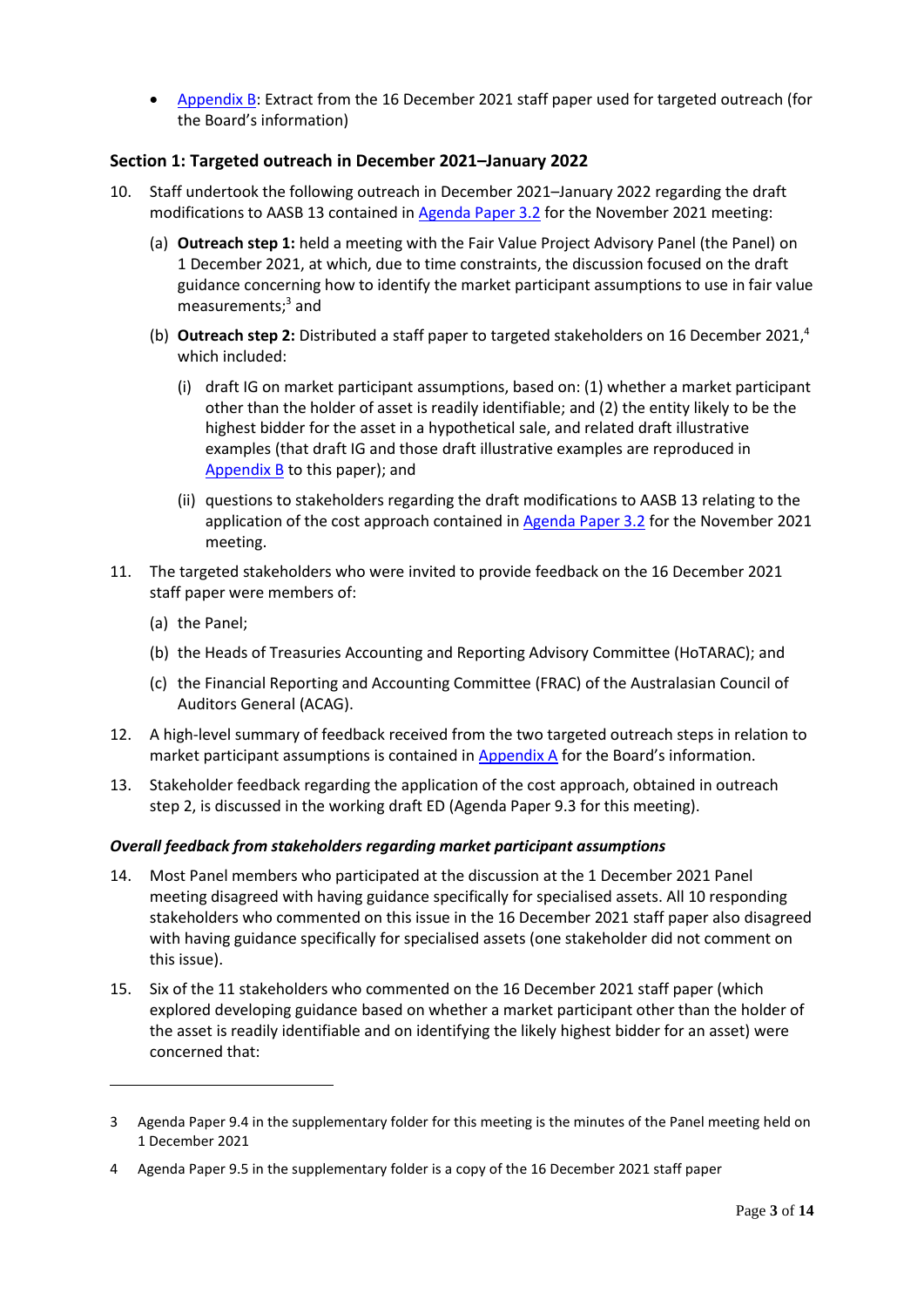- (a) some assets might have multiple market participants, and requiring an entity to identify the likely highest bidder for an asset would impose greater costs in preparing and auditing financial statements; and
- (b) it would be difficult to apply the concept of a hypothetical highest bidder for assets that are unlikely to be sold (e.g. because of a Government directive preventing an entity from selling the asset).

### **Section 2: Approach recommended by staff regarding market participant assumptions**

- <span id="page-3-0"></span>16. In light of the comments noted in paragraphs [14](#page-2-1)–[15](#page-2-2) and i[n Appendix A,](#page-8-2) staff consider that any proposed modifications to AASB 13 relating to market participant assumptions should not be based on whether an asset is specialised, and:
	- (a) should attempt to align with the principles of AASB 13 as much as possible;
	- (b) for assets for which no relevant information about the market participant assumptions needed to estimate the fair value of the asset is reasonably available, should require the assumptions of the holder of the asset to be used in measuring the fair value of the asset, without also requiring the entity to consider whether other market participant assumptions exist. This would particularly apply to assets unique to government and (except for a hypothetical identical NFP public sector entity) unlikely to have another market participant; and
	- (c) the relief described i[n \(b\),](#page-3-0) which staff consider to be a more direct way of applying the requirements of AASB 13, should also be applied when considering the assumptions to use in estimating any borrowing costs to be included in an asset's CRC (if an entity chooses to include borrowing costs and other finance costs).
- 17. Accordingly, staff consider there would be merit in providing guidance that clarifies how to apply the concept of "maximising the use of relevant observable inputs and minimising the use of unobservable inputs" in AASB 13 paragraph 61. In particular, guidance would be useful for circumstances in which:
	- (a) the market selling price of an identical asset is not directly observable; and
	- (b) not all relevant information about assumptions of market participants, other than the holder of the asset, is reasonably available.
- <span id="page-3-1"></span>18. When developing proposed guidance that clarifies how the concept of "maximising the use of relevant observable inputs and minimising the use of unobservable inputs" should be applied, staff focused on the following paragraphs in AASB 13 (emphasis added) [explanation of the emphasised text is included in paragraphs [19](#page-4-0)–[25\]](#page-5-0):
	- (a) AASB 13 paragraph 23: "In developing those assumptions [that market participants would use], **an entity need not identify specific market participants**. Rather, the entity shall **identify characteristics that distinguish market participants generally** …";
	- (b) AASB 13 paragraph 61: "An entity shall use valuation techniques that are appropriate in the circumstances and for which sufficient data are available to measure fair value, **maximising the use of relevant observable inputs and minimising the use of unobservable inputs.**"; and
	- (c) AASB 13 paragraph 89, regarding level 3 inputs: "An entity shall develop unobservable inputs using the best information available in the circumstances, which might include the entity's own data. **In developing unobservable inputs, an entity may begin with its own data**, **but it shall adjust those data if reasonably available information indicates that other market participants would use different data or there is something particular to the entity that is not available to other market participants** (eg an entity-specific synergy). An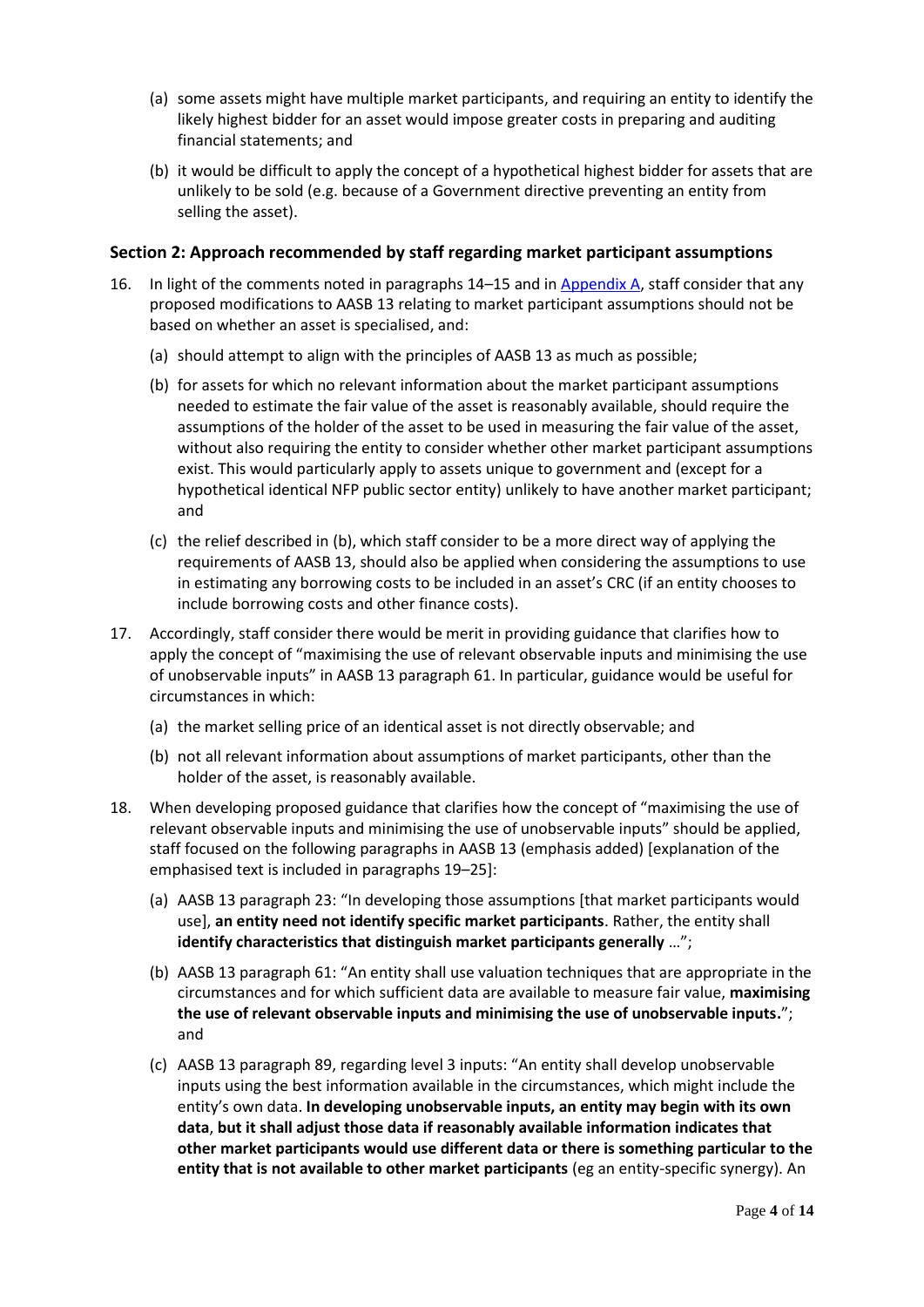entity need not undertake exhaustive efforts to obtain information about market participant assumptions. However, an entity shall take into account all information about market participant assumptions that is reasonably available. Unobservable inputs developed in the manner described above are considered market participant assumptions and meet the objective of a fair value measurement."

### **Staff analysis**

- <span id="page-4-0"></span>19. Staff note that paragraph 23 of AASB 13 states that an entity need not identify specific market participants, and the focus of fair value measurements is on the assumptions that market participants would use when pricing the asset (AASB 13 paragraph 22).
- 20. Staff note the stakeholder comment that many non-financial assets of NFP public sector entities not held primarily for their ability to generate net cash inflows are unique to the holder of the asset and another identifiable market participant for the asset would be unlikely to exist (that is, the entity would be unlikely to find observable inputs for measuring the fair value of those unique assets). Staff consider that the holder of those 'unique assets' (such as those assets listed in draft paragrap[h F7](#page-6-1) in paragraph [27](#page-5-1) below) would need to develop unobservable inputs in order to measure the fair value of those assets.
- <span id="page-4-1"></span>21. In this regard, staff consider that there would be merit in simplifying the principle in AASB 13 paragraph 89 (quoted in paragraph [18\(](#page-3-1)c) above). AASB 13 paragraph 89 states that where unobservable inputs need to be developed, the entity's own data may be used as a starting point, in which cases it would be adjusted if reasonably available information indicates that other market participants would use different data. Staff recommend simplifying this principle so that NFP public sector entities would be required to use their own data as a starting point.
- <span id="page-4-2"></span>22. That is, the entity's own assumptions would be used as a starting point for measuring the fair value of assets where at least some unobservable inputs need to be developed (for assets for which market selling prices of identical assets are not directly observable), but the entity's own data would be adjusted based on different assumptions of other market participants that are reasonably available to the entity (and undertaking exhaustive efforts to identify those market participant assumptions would not be required). This would preclude an entity from using its own unadjusted data where those data are inconsistent with reasonably available information about the inputs that other market participants would use in pricing the asset.
- 23. Staff consider that the suggested simplification to AASB 13 paragraph 89 described in paragraphs [21](#page-4-1)–[22](#page-4-2) (as illustrated in paragraphs [F3](#page-5-2)–[F7](#page-6-1) below paragraph [27\)](#page-5-1) should reduce the potential for confusion regarding when the search for assumptions of other market participants ends, and in turn should reduce the cost and effort required to identify which market participant assumptions to use in measuring the fair value of non-financial assets of NFP public sector entities not held primarily for their ability to generate net cash inflows. This is because, under staff's recommended approach, the guidance would:
	- (a) clarify that, if the market selling price of an identical asset is directly observable, that price would be used to measure the asset's fair value and the entity would not need to consider what assumptions market participants are using;
	- (b) specify that, if relevant information about market participant assumptions needed to estimate the fair value of the asset is reasonably available, those assumptions would be used to measure the asset's fair value (albeit, in conjunction with the entity's own data, which would be the starting point where only some data of other market participants are reasonably available); and
	- (c) specify that, if no relevant information about the assumptions of other market participants needed to estimate the fair value of the asset is reasonably available, the draft IG would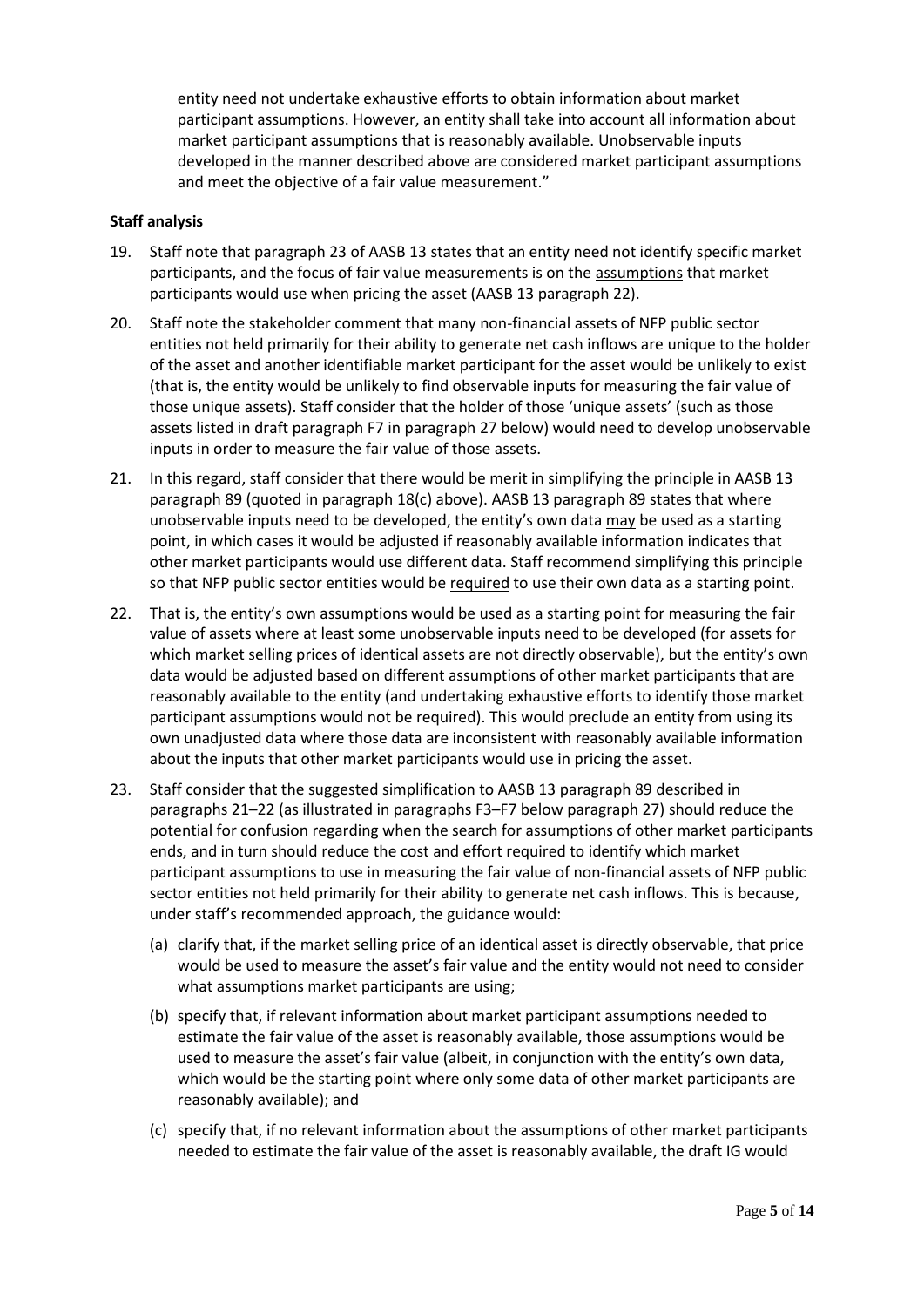not (as paragraph 89 currently does) require the entity to consider whether reasonably available information indicates that other market participants would use different data.

- 24. Therefore, in accordance with paragraphs 24(a)(iii) and 30(h) of the *[AASB Not-for-Profit Entity](https://www.aasb.gov.au/media/mhzotzp4/aasb_nfp_stdsetting_fwk_07-21.pdf)  [Standard-Setting Framework](https://www.aasb.gov.au/media/mhzotzp4/aasb_nfp_stdsetting_fwk_07-21.pdf)*, staff consider there would be merit in simplifying AASB 13 paragraph 89 to avoid undue cost and effort required to identify the market participant assumptions to use in measuring such assets.
- <span id="page-5-0"></span>25. Staff consider that the approach described in paragraphs [21](#page-4-1)–[22](#page-4-2) (as illustrated in paragraphs [F3](#page-5-2)–[F7](#page-6-1) below paragraph [27\)](#page-5-1) would address the two main concerns stakeholders raised regarding the earlier approach explored in the 16 December 2021 staff paper noted in paragraph [15.](#page-2-2)

### **Draft authoritative implementation guidance**

- 26. Instead of the draft guidance considered by the Board at its November 2021 meeting (which was based on whether an asset is specialised), staff propose for the Board's consideration the following draft authoritative implementation guidance to clarify how to apply the concept of "maximising the use of relevant observable inputs and minimising the use of unobservable inputs".
- <span id="page-5-1"></span>27. Paragraphs [F3](#page-5-2)–[F7](#page-6-1) below are reflected in the working draft ED (Agenda Paper 9.3). Draft paragraphs BC22–BC35 in the Basis for Conclusions section of the working draft ED provide further elaboration of staff's rationale for those draft IG paragraphs.

# **Non-financial asset of a not-for-profit public sector entity not held primarily for its ability to generate net cash inflows**

### **Market participant assumptions (paragraphs 22–23, 61 and 89)**

- <span id="page-5-2"></span>F3 Paragraph 22 requires an entity to measure the fair value of an asset using the assumptions that market participants would use when pricing the asset, assuming that market participants act in their economic best interest. Paragraph 23 states that, in developing those assumptions, an entity need not identify specific market participants; and paragraph 89 states that (in relation to unobservable inputs for an asset) an entity need not undertake exhaustive efforts to obtain information about market participant assumptions.
- <span id="page-5-3"></span>F4 For a non-financial asset of a not-for-profit public sector entity not held primarily for its ability to generate net cash inflows:
	- (a) if the market selling price of an identical asset is directly observable, that price (which incorporates implicitly the assumptions that market participants would use when pricing the asset, as referred to in paragraph 22) shall be used to estimate the fair value of the asset; and
	- (b) if the market selling price of an identical asset is not directly observable, the entity explicitly estimates the pricing assumptions that market participants would use by maximising the use of relevant observable inputs and minimising the use of unobservable inputs.
- <span id="page-5-4"></span>F5 For a non-financial asset of the type referred to in paragrap[h F4,](#page-5-3) in applying the principles in paragraphs 61, 89 and paragraph [F4\(](#page-5-3)b), to maximise the use of relevant observable inputs and minimise the use of unobservable inputs:
	- (a) if all relevant information about market participant assumptions needed to estimate the fair value of the asset is reasonably available, the entity shall use those assumptions in measuring the fair value of the asset. For example, the entity uses the observable market price of a comparable asset to measure the fair value of the asset subject to measurement, by adjusting for the differences between the comparable asset and the asset subject to measurement using relevant market data;
	- (b) if only some relevant information about market participant assumptions needed to estimate the fair value of the asset is reasonably available, the entity (i.e. the holder of the asset subject to measurement) shall use its own assumptions as a starting point in measuring the fair value of the asset, and make adjustments to those assumptions if reasonably available information indicates that other market participants would use different data or there is something particular to the entity that is not available to other market participants (e.g. an entity-specific synergy); or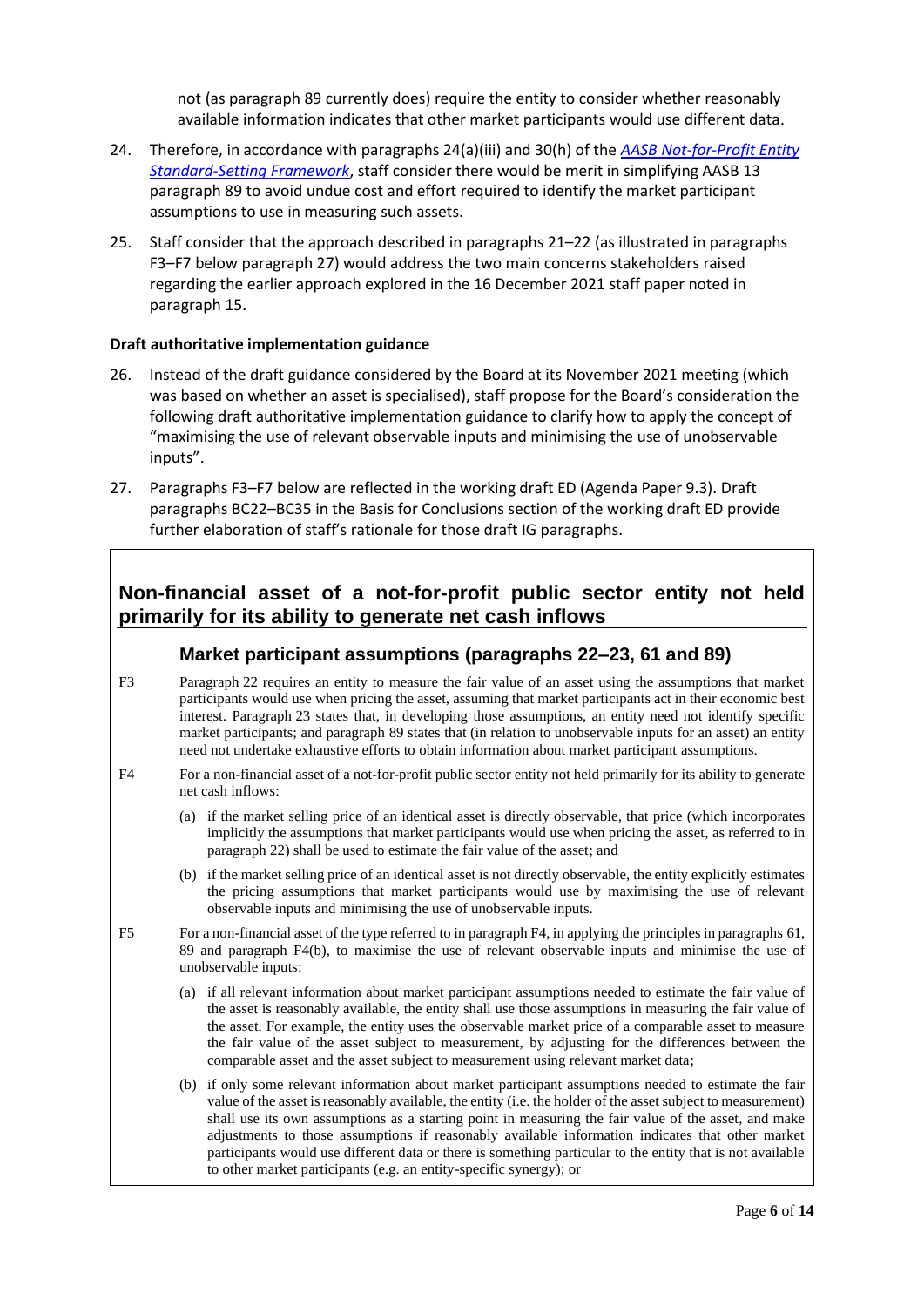- (c) if no relevant information about market participant assumptions needed to estimate the fair value of the asset is reasonably available, the entity shall use its own assumptions in measuring the fair value of the asset.
- F6 For the purposes of paragraph [F5,](#page-5-4) exhaustive efforts need not be undertaken to identify whether relevant information about market participant assumptions needed to estimate the fair value of the asset is reasonably available or whether the entity's own data should be adjusted.
- <span id="page-6-1"></span>F7 Examples of assets for which neither market selling prices are likely to be directly observable nor relevant information about different assumptions of other market participants is likely to be reasonably available include infrastructure (e.g. roads, drainage and sewerage works), prisons, parliament houses, fire stations, police stations, war memorials, traffic or pedestrian facilities, community facilities (e.g. toilet blocks) and most defence weapon platforms.

### <span id="page-6-0"></span>**Section 3: Implications for borrowing costs**

- 28. As noted in paragraph [4,](#page-1-0) some stakeholders requested guidance regarding the implications of market participant assumptions for identifying the interest rates to apply in estimating the CRC of non-financial assets of NFP public sector entities not held primarily for their ability to generate net cash inflows, if borrowing costs are included in such an asset's CRC.
- 29. Staff consider that, if the Board agrees with developing implementation guidance based on the approach recommended by staff, as described in paragraph[s F3](#page-5-2)–[F7](#page-6-1) in Section 2 (that is, instead of proposing guidance based on whether an asset is specialised), specific guidance on borrowing costs and other finance costs would be unnecessary.
- <span id="page-6-2"></span>30. Under the approach recommended by staff, market participant assumptions about borrowing costs and other finance costs, if used in measuring the fair value of assets, should be:
	- (a) based on whether the market selling price of an identical or comparable asset is directly observable. If so, the market approach should be applied, and the fair value measurements would be based on those market selling prices. Those prices would implicitly include any market participant assumptions regarding borrowing and finance costs. Therefore, applying the cost approach would be unnecessary and specific consideration of borrowing costs and other finance costs would be unnecessary; and
	- (b) for assets for which the market selling price of an identical or comparable asset is not directly observable:
		- (i) if all relevant information about market participant assumptions needed to estimate the fair value of the asset is reasonably available, including information about borrowing and other finance costs assumptions, the entity will use those assumptions in measuring the fair value of the asset; or
		- (ii) if only some relevant information about market participant assumptions needed to estimate the fair value of the asset is reasonably available, the entity's own data would be used as a starting point to determine whether, and how much, borrowing and other finance costs should be included in the asset's CRC. The entity would adjust those data for any reasonably available information about any different data used by other market participants relating to borrowing and other finance costs.
- 31. In relation to paragraph [30\(](#page-6-2)a), regarding applying the market approach to measure an asset's fair value when the market selling price of a comparable asset is directly observable, staff note that paragraph [F5\(](#page-5-4)a) above (in paragraph [27\)](#page-5-1) states that an entity would make adjustments to that market selling price for the differences between the comparable asset and the asset subject to measurement using relevant market data. However, staff consider that any such adjustments would exclude any explicit adjustments for borrowing costs or other finance costs because, as noted in paragraph [30\(](#page-6-2)a):
	- (a) the market selling price of the comparable asset would implicitly include any market participant assumptions regarding borrowing and finance costs; and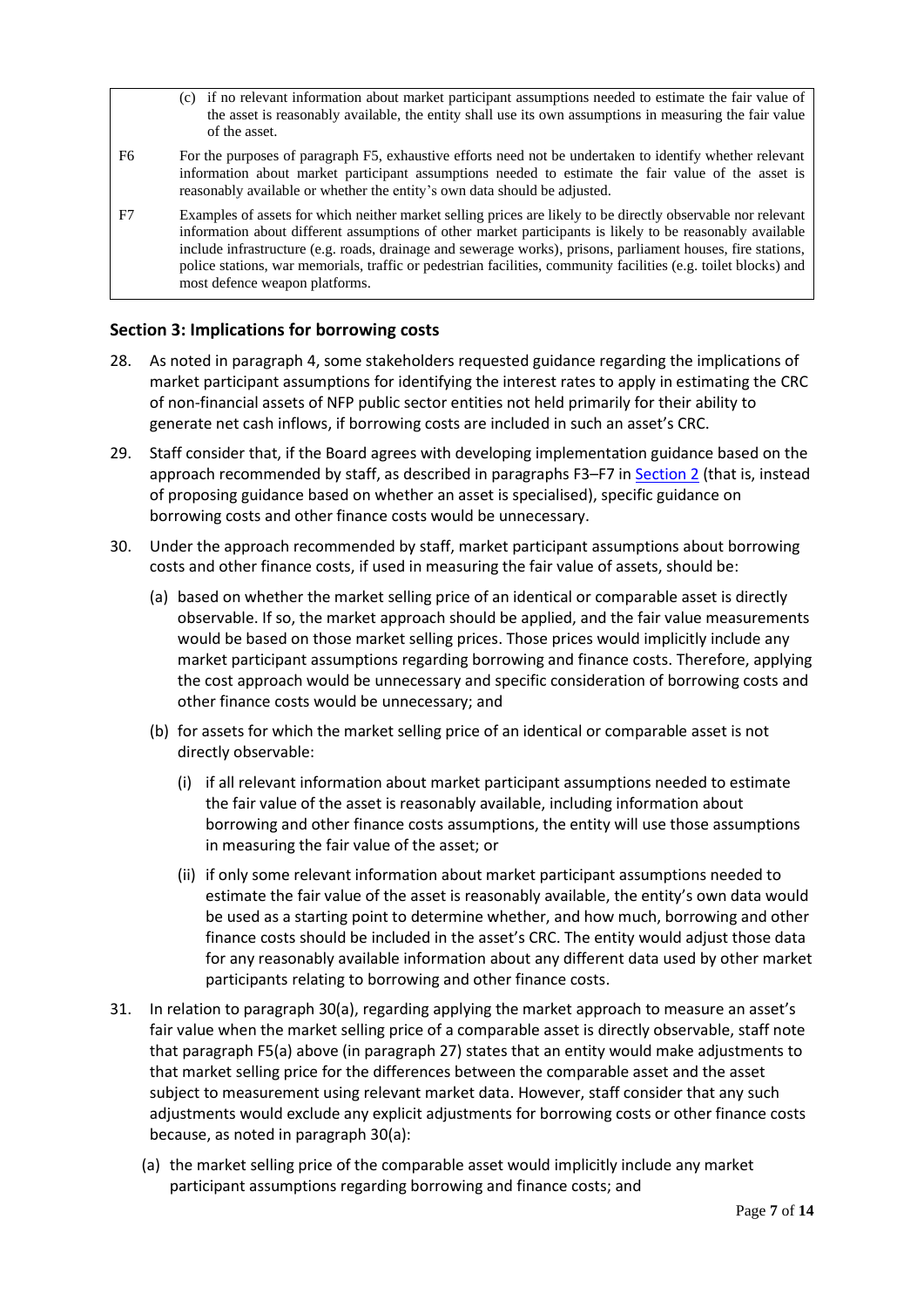(b) borrowing costs and other finance costs considerations are only relevant when the cost approach is applied.

### **Questions for Board members**

- Q1: In relation to the ED's proposed guidance relating to market participant assumptions to use in measuring the fair value of a non-financial asset of an NFP public sector entity not held primarily for its ability to generate net cash inflows, do Board members agree that the ED should propose implementation guidance based on the approach recommended by staff, as described in paragraph[s F3](#page-5-2)-[F7](#page-6-1) below paragraph [27](#page-5-1) in Section 2?
- Q2: Subject to Board members' answer to Q1, do Board members agree that specific guidance on borrowing costs and other finance costs is unnecessary if the ED includes draft implementation guidance developed based on the approach recommended by staff, as described in Section 2?
- Q3: If Board members agree with the approach recommended by staff, as described in Section 2, do Board members have any comments on the draft implementation guidance contained in draft paragraphs [F3](#page-5-2)–[F7](#page-6-1) above?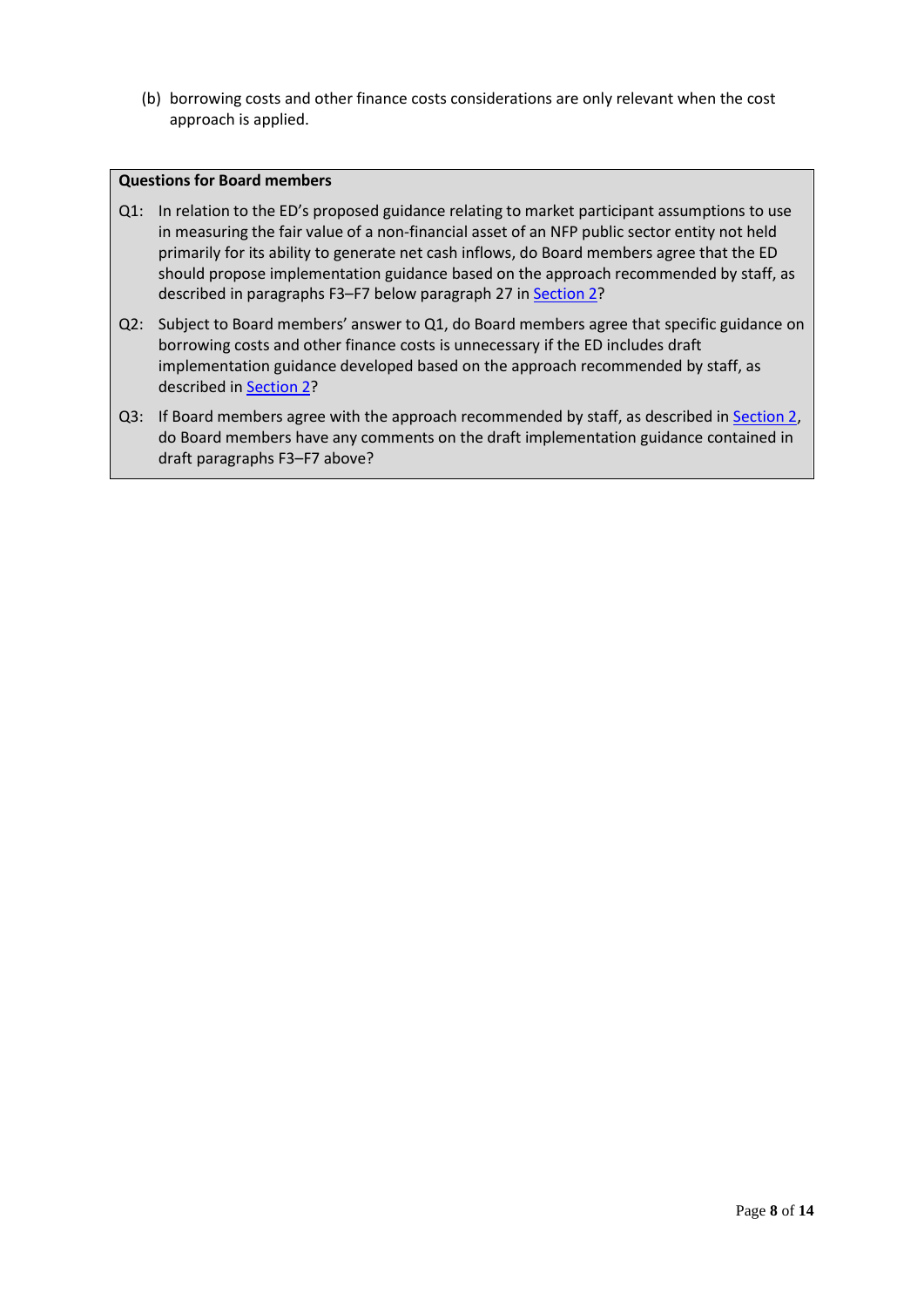# <span id="page-8-2"></span>**Appendix A: Summary of feedback from targeted outreach**

A1. This Appendix contains a high-level summary feedback from the two targeted outreach steps described in paragraph [10](#page-2-3) of this paper.

### **Comments received from the Panel meeting held on 1 December 2021 (in respect of market participant assumptions)**

- <span id="page-8-3"></span>A2. [Agenda Paper 3.2](https://www.aasb.gov.au/media/nqnck1vl/3-2_sp_fvm_draftmodifications_pp.pdf) for the November 2021 meeting included the following draft description of a specialised asset (draft paragraph BC27 on page 14): "… a specialised asset typically has components modified to such an extent that observable market inputs of identical or comparable assets do not exist in an active market. It may also be a partially consumed asset for which only new asset prices are observable in an active market."
- A3. At the 1 December 2021 Panel meeting, staff obtained feedback from the Panel regarding draft IG contained i[n Agenda Paper 3.2](https://www.aasb.gov.au/media/nqnck1vl/3-2_sp_fvm_draftmodifications_pp.pdf) of the November 2021 meeting. Specifically, feedback was obtained regarding:
	- (a) whether Panel members think fair value guidance regarding the characteristics of market participants for, and the highest and best use of, a specialised asset would be useful; and
	- (b) their views on the draft description of a specialised asset noted in paragraph [A2](#page-8-3) above.
- <span id="page-8-0"></span>A4. Most Panel members who commented on this topic disagreed with having guidance specifically for specialised assets (all 10 responding stakeholders who commented on this issue in the 16 December 2021 staff paper also disagreed with having guidance specifically for specialised assets). However, most of those stakeholders agreed with the following proposals noted in [Agenda Paper 3.2](https://www.aasb.gov.au/media/nqnck1vl/3-2_sp_fvm_draftmodifications_pp.pdf) for the November 2021 meeting:
	- (a) in the absence of better information about the characteristics of market participants, the assumptions of the holder of the asset should be used in measuring the asset's fair value; and
	- (b) the asset's current use is presumed to be its highest and best use, unless there is evidence that, at the measurement date, the entity has committed to a plan to use the asset for an alternative purpose.

Those Panel members commented that those principles should not be based on whether an asset is considered specialised.

- A5. When asked about the description of a specialised asset, Panel members did not reach a consensus. Mixed views were expressed regarding whether, for the purpose of fair value measurement, to base any description of a specialised asset either on whether:
	- (a) observable market inputs for identical or comparable assets exist in a market; or
	- (b) the asset only has a singular purpose.
- <span id="page-8-1"></span>A6. In addition, staff observed that there appear to be mixed views amongst Panel members regarding whether any public-sector-specific modifications to AASB 13 regarding market participant assumptions should be:
	- (a) principles-based and aligning to AASB 13 as much as possible; or
	- (b) more rules-based to reduce the amount of judgement required in fair value measurements.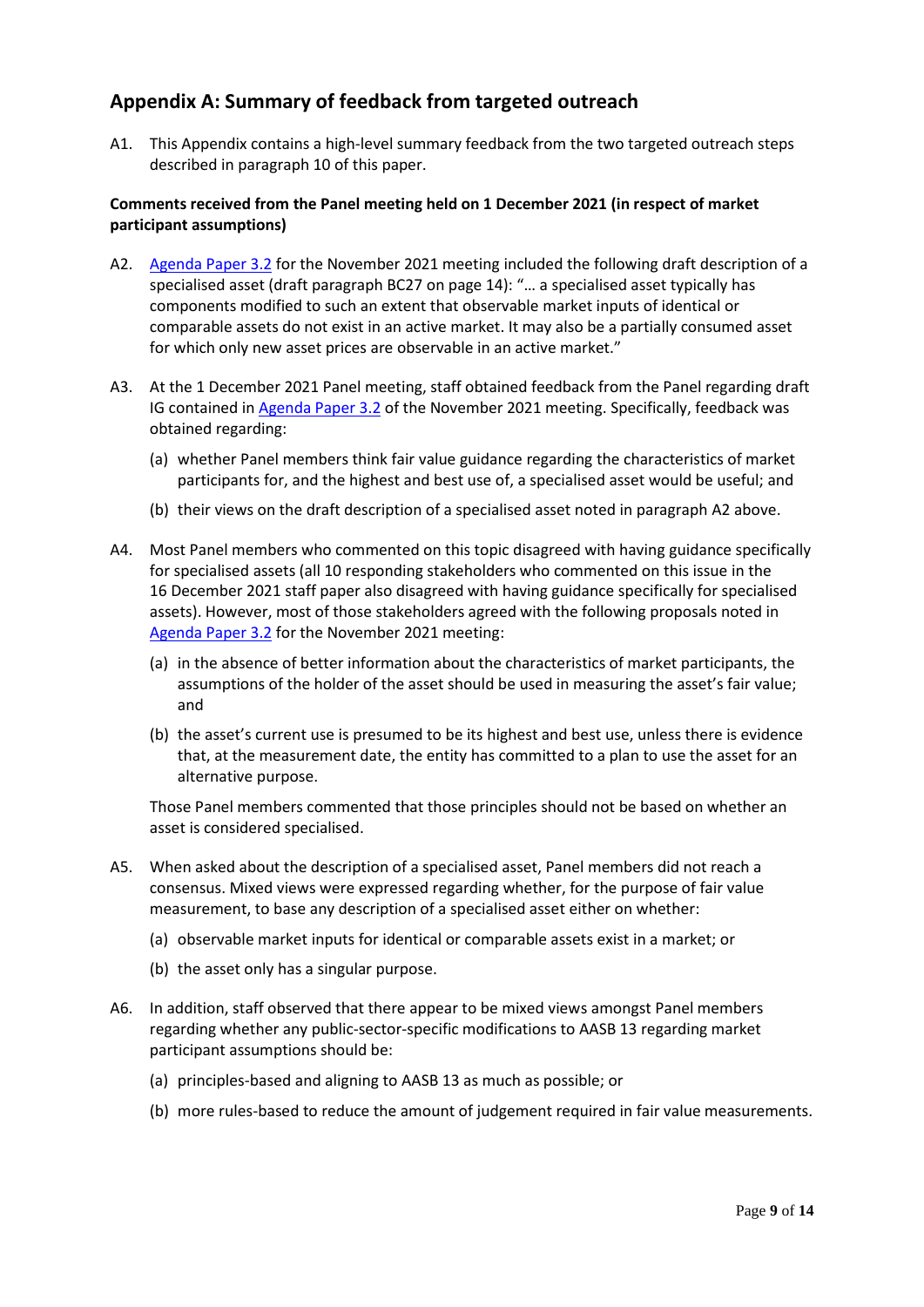### **Work performed between outreach step 1 and outreach step 2**

- A7. After reflecting on the comments received at the 1 December 2021 Panel meeting, staff explored a way to provide guidance on market participant assumptions that is not dependent on whether an asset is specialised.
- A8. Staff considered that a key principle implicit in fair value measurements is that they are estimated based on the assumptions of the market participant most likely to be the highest bidder in a hypothetical sale of the asset subject to measurement. This principle is supported by the following related principles in AASB 13:
	- (a) AASB 13 paragraph 12 assumes that market participants (which Appendix A of AASB 13 defines as including buyers and sellers) act in their economic best interest; and
	- (b) AASB 13 paragraph 27 states that a fair value measurement takes into account the asset's highest and best use. That is, fair value measurement seeks to measure the maximum value that the asset can generate from the perspective of market participants.
- A9. Accordingly, on 16 December 2021, staff distributed a paper to the targeted stakeholders noted in paragrap[h 11](#page-2-4) that explored possible guidance on market participant assumptions based on whether a market participant other than the holder of the asset is readily identifiable, for all non-financial assets other than land (instead of basing it on whether an asset is specialised) and:
	- (a) if yes the assumptions used in measuring the fair value of the asset are those of the market participant most likely to be the highest bidder in a hypothetical sale of the asset subject to measurement; or
	- (b) if no the assumptions of the holder of the asset subject to measurement are used in measuring the fair value of the asset.
- A10. Agenda Paper 9.5 for this meeting is a copy of that staff paper, which is included in the supplementary folder for the Board's information. For Board members' ease of reference, [Appendix](#page-11-0) B to this paper includes an extract from that 16 December 2021 staff paper.

### **Stakeholder feedback on the 16 December 2021 staff paper**

- A11. Up to the date of completing this paper, 11 stakeholders from the target group mentioned in paragraph [11](#page-2-4) provided feedback on the 16December 2021 staff paper. Of them:
	- (a) 10 would prefer that the guidance is applicable to all non-financial assets (that are not held primarily for their ability to generate net cash inflows), rather than specialised assets (one did not comment on this issue);
	- (b) five expressed agreement that guidance should specify that the assumptions used in measuring the fair value of such assets are those of the market participant most likely to be the highest bidder in a hypothetical sale of the asset subject to measurement. However, six other stakeholders expressed concern that requiring an entity to consider the identity and/or characteristics of the likely highest bidder for an asset, especially given the low likelihood of the asset's sale, would create more complexity in fair value measurements and would impose greater costs in preparing and auditing financial statements;
	- (c) three considered that many such assets do not have market participants because they are unique and are not being held for sale, and thus it would be impractical to consider the identity and/or characteristics of the highest bidder for the asset in a hypothetical sale;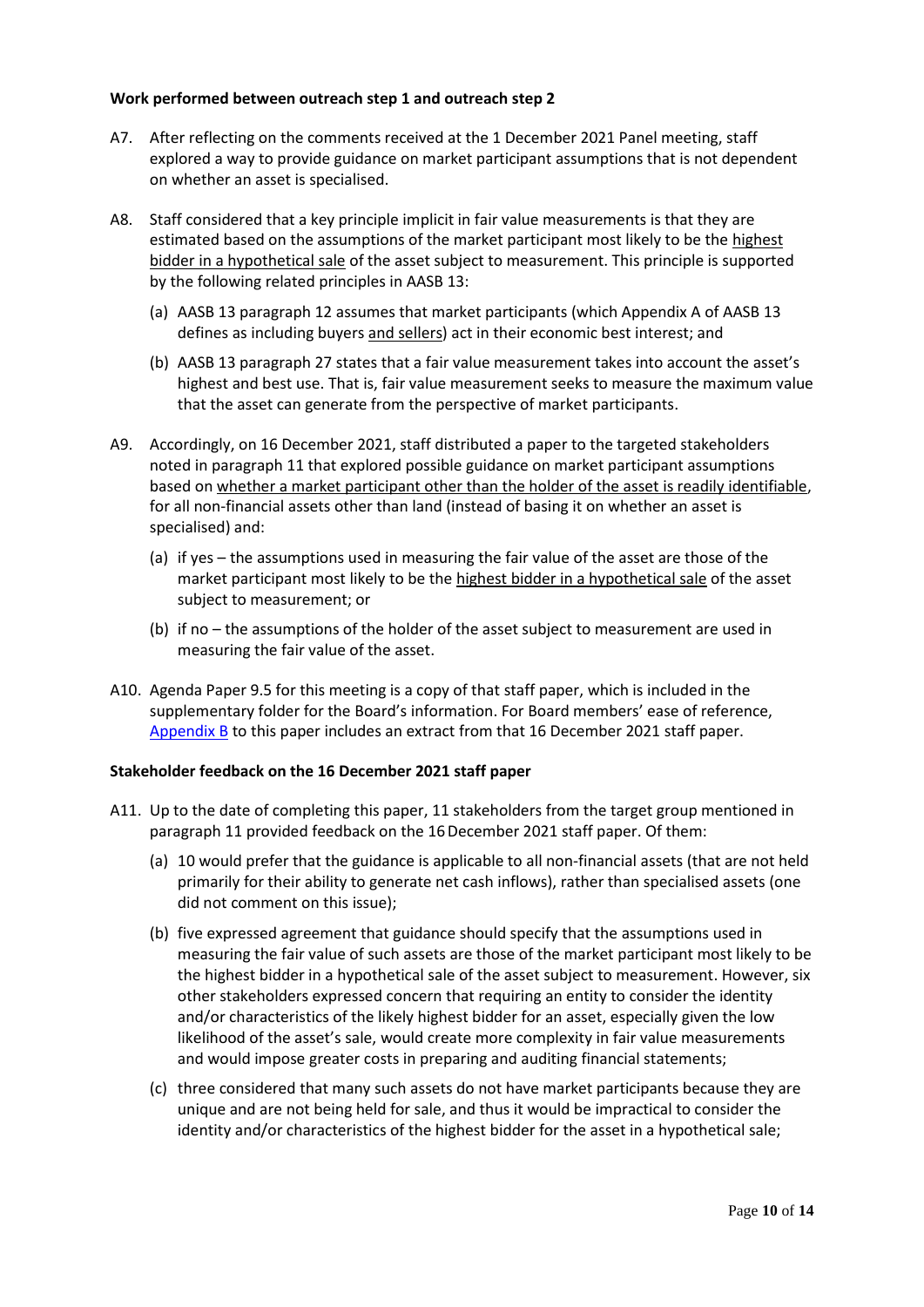- (d) 10 agreed that the assumptions of the holder of the asset should be used in measuring the fair value of the asset, if a market participant other than the holder of the asset is not readily identifiable (one did not comment on this issue);
- (e) six agreed that specific guidance is not needed for measuring the fair value of land; but four commented that any guidance provided for other non-financial assets should in principle be applicable to land (one did not indicate whether specific guidance is needed for land). One of those four stakeholders would prefer the Board to consider mandating the use of the market approach in measuring fair value of all land of NFP public sector entities not held primarily for its ability to generate net cash inflows;
- (f) 10 supported having guidance stating a general presumption that an asset's current use is its highest and best use (one did not comment on this general presumption). Eight of the 10 stakeholders agreed with the proposal that this presumption would be rebutted if the entity has 'committed' to a plan to use the asset for an alternative purpose; but two disagreed. Three of the 10 stakeholders indicated further clarification might be needed for identifying when such a commitment is made. Of the two stakeholders who disagreed with the proposed criterion for rebuttal, one disagreed because they consider being 'committed' to a plan to use the asset for an alternative purpose is too vague; the other stakeholder considered that the criterion is necessary but insufficient (i.e., the 'committed to' alternative use should only be applicable to surplus assets, and should only be considered a higher and better use if it can generate a comparable or higher exit price relative to the asset's current replacement cost); and
- (g) nine agreed that if guidance is provided to assist NFP public sector entities to identify market participant assumptions to use in measuring fair value, there would not be a need for specific guidance regarding which entity's interest rate to use when measuring the finance costs to be included in an asset's CRC (if the cost approach is adopted and if an entity determines that finance costs should be included in the asset's CRC). Two stakeholders did not express a clear view on this issue. Of those nine stakeholders, two commented that the Board should consider giving guidance addressing their concerns about recognising a 'day-two' gain on the asset arising from any different treatment of borrowing costs between initial recognition and subsequent measurement. Specifically, the two stakeholders would like Accounting Standards to specify whether the fair value uplift should be recognised where an entity has chosen to expense borrowing costs at initial recognition under AASB 123 *Borrowing Costs* and subsequently measured the asset's fair value (on 'day two') applying the cost approach and decided to include borrowing costs in that fair value measurement.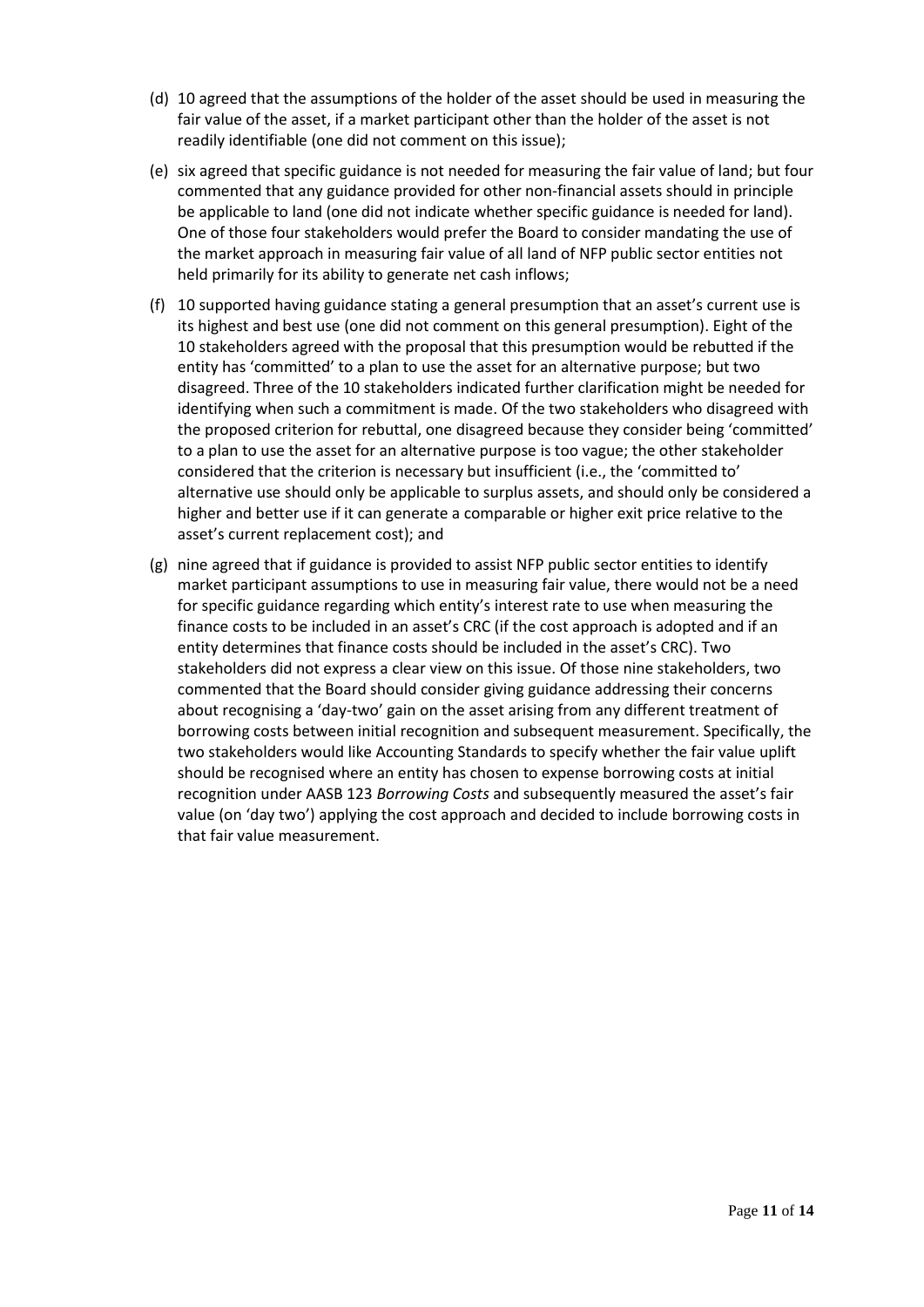# <span id="page-11-0"></span>**Appendix B: Extract from the 16 December 2021 staff paper**

- B1. This Appendix includes an extract from the 16 December 2021 staff paper used in the targeted outreach described in paragraphs [10\(](#page-2-3)b) and [11](#page-2-4) of this paper.
- B2. The draft implementation guidance and illustrative examples relating to market participant assumptions included in the 16 December 2021 staff paper are reproduced below.

# **Non-financial assets (except land) of not-for-profit public sector entities not held primarily for their ability to generate net cash inflows (paragraphs 22–23)**

F3 Paragraphs F4–F11 do not apply to land.

## **Market participant assumptions**

- <span id="page-11-1"></span>F4 The assumptions used in measuring the fair value of a non-financial asset of a not-for-profit public sector entity not held primarily for its ability to generate net cash inflows are those of the market participant (including for-profit and other not-for-profit public sector entities) most likely to be the highest bidder in a hypothetical sale of the not-for-profit public sector entity's asset subject to measurement.
- <span id="page-11-2"></span>F5 For a non-financial asset not held primarily for its ability to generate net cash inflows, a not-for-profit public sector entity applies judgement in determining:
	- (a) whether another market participant other than the holder of the asset (including private sector entities, for-profit public sector entities and other not-for-profit public sector entities) is readily identifiable; and
	- (b) if so, which market participant is most likely to be the highest bidder in a hypothetical sale of the notfor-profit public sector entity's asset subject to measurement.
- F6 Notwithstanding paragraphs [F4](#page-11-1) an[d F5,](#page-11-2) for a non-financial asset of a not-for-profit public sector entity not held primarily for its ability to generate net cash inflows, if another market participant is not readily identifiable, the assumptions of the holder of the asset subject to measurement are used in measuring the fair value of the asset.

# **Considering whether private sector market participants exist for a nonfinancial asset of a not-for-profit public sector entity not held primarily for its ability to generate net cash inflows**

- F7 In respect of paragraph [F5\(](#page-11-2)a), a private sector market participant for such an asset is assumed not to be readily identifiable if it is reasonable to expect that there would not be a private sector entity willing to purchase the not-for-profit public sector entity's asset subject to measurement in a hypothetical sale. Examples of assets for which a private sector market participant typically is not readily identifiable are defence weapon platforms, infrastructure (e.g. roads, drainage and sewerage works), prisons, parliament houses, embassies, court houses, fire stations, police stations, war memorials, traffic or pedestrian facilities, community buildings and facilities (e.g. toilet blocks) and library resources.
- F8 In respect of paragrap[h F5\(](#page-11-2)b), where private sector entities hold and operate similar assets to provide similar services to those of the not-for-profit public sector entity's asset subject to measurement, such as a school, hospital or aged care facility, those private sector entities would also be considered a market participant for the not-for-profit public sector entity's asset. In these circumstances, the holder of the not-for-profit public sector entity's asset subject to measurement applies judgment in determining whether one of those private sector entities or other public sector entities is likely to be the highest bidder in a hypothetical sale of the asset subject to measurement.
- F9 Appendix A defines market participants as 'buyers and sellers' in the principal or most advantageous market for the asset that have particular characteristics. Sometimes a not-for-profit public sector entity may contract a private sector entity to construct a non-financial asset on its behalf (such as in a public-private partnership or a service concession arrangement). Such a private sector entity would be considered a market participant for the not-for-profit public sector entity's asset only if it is reasonable to expect that the private sector entity would hold a similar asset to generate economic benefits for itself separately from an arrangement to construct or to operate similar assets on behalf of a public sector entity. That is, the private sector entity would be unlikely to be a potential buyer of the public sector entity's asset and would be acting only as a service provider for the not-for-profit public sector entity.

### **Highest and best use of a non-financial asset not held primarily for its**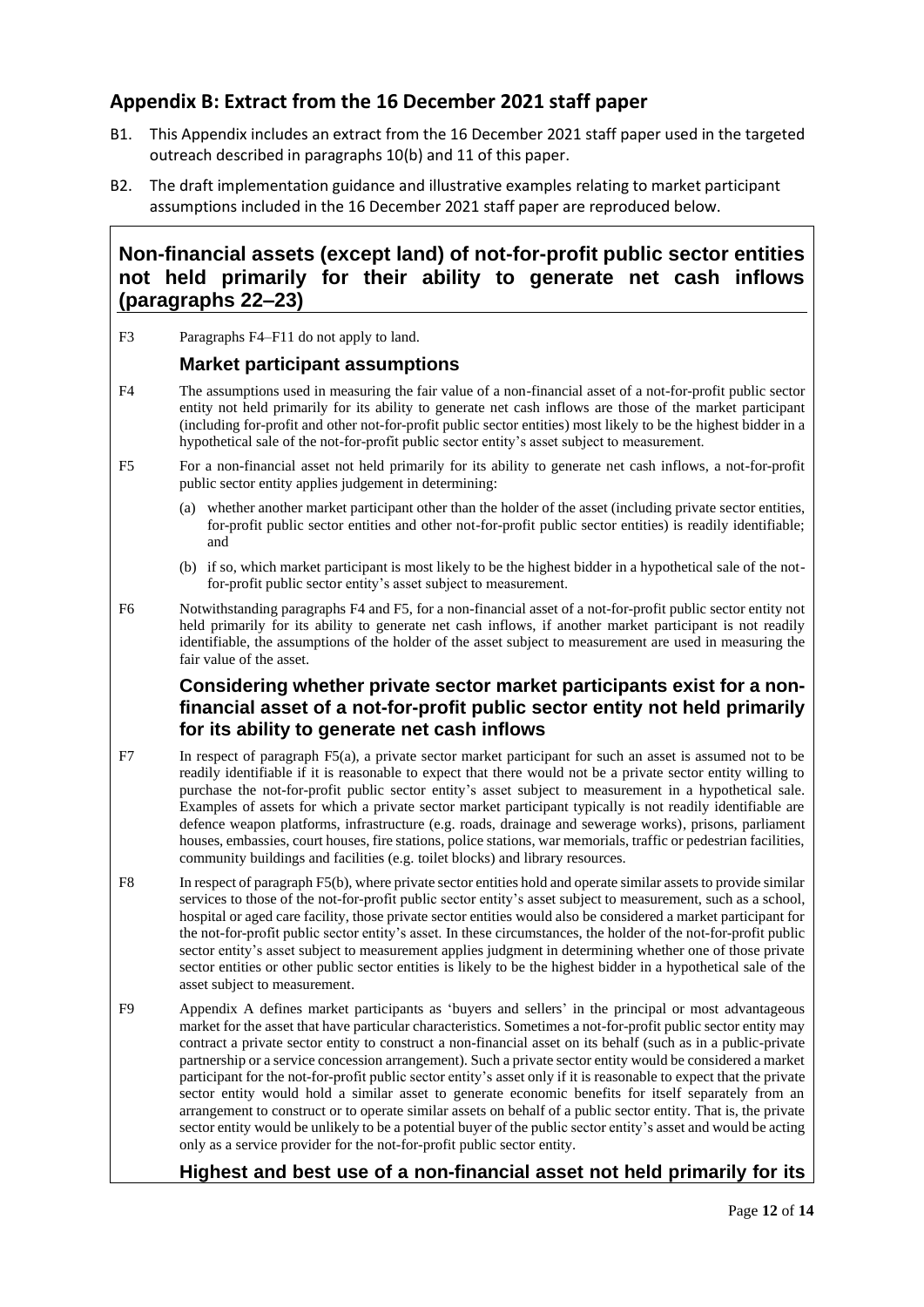### **ability to generate net cash inflows**

- <span id="page-12-0"></span>F10 In respect of paragraph 28(c), for a non-financial asset of a not-for-profit public sector entity not held primarily for its ability to generate net cash inflows, a use is financially feasible if market participants (including not-for-profit public sector entities) would be willing to invest in the asset's service capacity, considering both the asset's ability to be used to provide needed goods or services to beneficiaries and the resulting cost of those goods or services.
- F11 Paragraph 29 states that an entity's current use of a non-financial asset is presumed to be its highest and best use, unless market or other factors suggest that a different use by market participants would maximise the value of the asset. For a non-financial asset of a not-for-profit public sector entity not held primarily for its ability to generate net cash inflows, the presumption that the asset's current use is its highest and best use is rebutted when, and only when, at the measurement date:
	- (a) for an asset for which another market participant other than the holder of the asset is readily identifiable, an alternative use by a market participant is feasible, taking into account the use of the asset that is physically possible, legally permissible and financially feasible for the market participant in the context of the current social-political environment, as well as the likelihood that any legal restrictions will change; or
	- (b) for an asset for which another market participant is not readily identifiable, the holder of the asset, or the Government to which it belongs, has committed to a plan to use the asset for an alternative purpose

# **Australian illustrative examples for not-for-profit public sector entities**

*These illustrative examples accompany, but are not part of, AASB 13. They illustrate aspects of the Australian guidance for not-for-profit public sector entities in AASB 13, but are not intended to provide interpretative guidance.*

*These examples illustrating aspects of the Australian guidance for not-for-profit public sector entities in AASB 13 complement, and have the same status as, the Illustrative Examples accompanying IFRS 13* Fair Value Measurement*, which are available on the AASB website to website users in Australia.*

IE1 The following examples portray hypothetical situations. They are intended to illustrate how a not-for-profit public sector entity might apply some requirements of AASB 13 *Fair Value Measurement* to particular types of assets, on the basis of the limited facts presented. Although some aspects of the examples might be present in actual fact patterns, all relevant facts and circumstances of a particular fact pattern would need to be evaluated when applying AASB 13. The evaluations in each example are not intended to represent the only manner in which AASB 13 could be applied.

# **Market participants assumptions for and highest and best use of an asset not held primarily for its ability to generate net cash inflows**

IE2 Examples 1 and 2 illustrate the application of paragraphs F4–F11.

### **Example 1 – A prison constructed by a private sector entity**

Entity A is a for-profit private sector entity. Entity A constructed a prison building on behalf of Government B. As part of the arrangement, Entity A will operate the prison for 20 years. Government B pays for the services Entity A provides. There is no other Government or other public sector entities that would provide similar corrective services in the jurisdiction as Government B.

Government B recognises the prison building as an asset and subsequently measures it at fair value. As at the measurement date, Government B has not committed to a plan to use the prison for an alternative purpose.

Government B determines that the arrangement is not within the scope of AASB 1059 *Service Concession Arrangements: Grantors*.

#### Market participant assumptions

It is expected that Entity A would not hold and operate a prison separately from an arrangement with a public sector entity this is because a prison does not generate a commercial return. Other than a public sector entity providing corrective services, no entity would be willing to pay for the cost of the services provided by a prison. Therefore, Government B determines that there would not be a private sector market